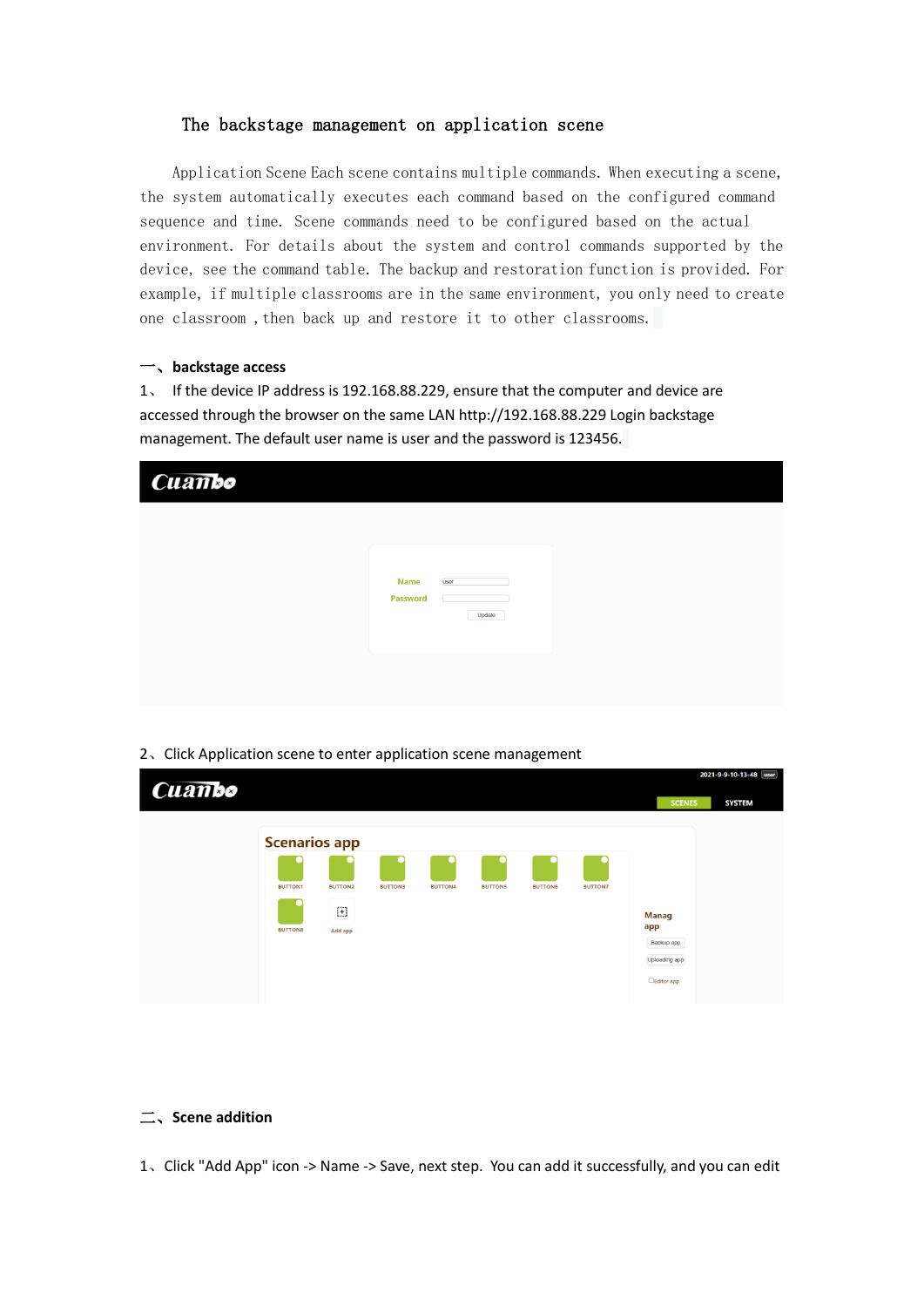the scene in the next step ;

|                |                | <b>Add app</b> |  |          |           |  |
|----------------|----------------|----------------|--|----------|-----------|--|
|                | ⊞              |                |  | App name | app name  |  |
| <b>BUTTONS</b> | <b>Add app</b> |                |  | Cancel   | Save next |  |

### **Scene editor**

1、Enter scene editing. Save the newly created scene and enter scene editing automatically. If you want to edit an existing scene, click "Editor App" on the right first -> Scene icon setting icon -> enter editing;



2、Application Scene On the editing screen, you can modify the name, hide ICONS, repeat the operation, start the operation, add items (run commands), and delete applications;

| App name                      | <b>BUTTON3</b>                                              |                                    | Save | Del app<br>Home                                                                    | 0/0.03kb |               |
|-------------------------------|-------------------------------------------------------------|------------------------------------|------|------------------------------------------------------------------------------------|----------|---------------|
| Hide icon                     | <b>OFF</b>                                                  | $\check{ }$                        |      |                                                                                    |          |               |
| <b>Rerun time</b>             | <b>OFF</b>                                                  | $\checkmark$                       |      |                                                                                    |          |               |
| <b>Date</b>                   | Trigger mode $\Box$ Boot operation $\Box$ Regular operation |                                    |      | □ Sun □ Mon □ Tues □ Wednes □ Thurs □ Fri □ Satur □ Only execute it once 0 v : 0 v |          | <b>Manag</b>  |
|                               |                                                             |                                    |      |                                                                                    |          | app           |
|                               | 500                                                         | ms<br>Add the execute command here |      |                                                                                    |          | Backup app    |
| <b>Delay</b><br><b>Action</b> |                                                             |                                    |      | Tool                                                                               |          | Uploading app |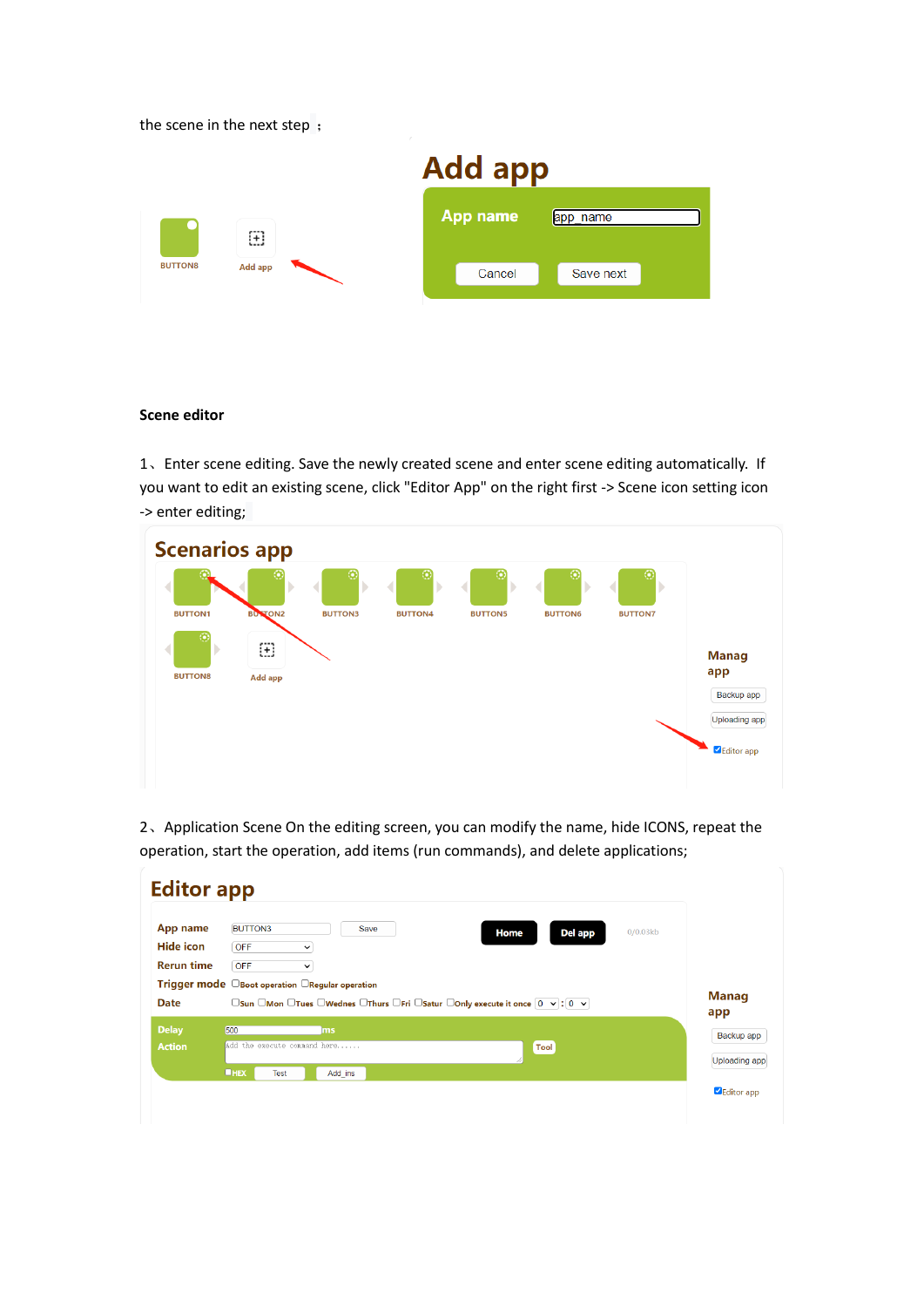3、Add an execution command, such as turning on the relay; You can directly input or click the command -> command generation -> relay control -> set relay port and switch state -> confirm the completion of command generation;

| <b>Return</b>        | <b>RELAY</b>       |        |             |
|----------------------|--------------------|--------|-------------|
| <b>Scenarios app</b> | <b>Relay prot</b>  | RELAY1 | $\check{ }$ |
| <b>TCP</b>           | <b>Relay start</b> | OFF    | $\vee$      |
| <b>UDP</b>           | <b>Test</b>        | OK     |             |
| <b>COM</b>           |                    |        |             |
| <b>Infrared</b>      |                    |        |             |
| <b>Control</b>       |                    |        |             |
| <b>RELAY</b>         |                    |        |             |
|                      |                    |        |             |

4.After confirming the command generation, generate the corresponding command. Click "add item" to complete the addition of a command. Commands need to be added according to the actual use environment. Multiple commands can be added. When the scene is started, the system will automatically execute each command in sequence

| <b>Delay</b><br><b>Action</b> | 500<br>$\sqrt{\text{COM-RELAY}}:1:0.$ | ms                           | <b>Tool</b>   |         |           | app<br>Backup app<br>Uploading app |  |            |
|-------------------------------|---------------------------------------|------------------------------|---------------|---------|-----------|------------------------------------|--|------------|
|                               | $I$ <b>HEX</b><br><b>Test</b>         | Save                         | <b>Delete</b> | Move up | Move down |                                    |  |            |
| <b>Delay</b>                  | 500                                   | <b>ms</b>                    |               |         |           |                                    |  | Editor app |
| <b>Action</b>                 |                                       | Add the execute connand here |               |         | Tool      |                                    |  |            |
|                               | <b>UHEX</b><br><b>Test</b>            | Add_ins                      |               |         |           |                                    |  |            |

5. Introduction to command item management, you can set execution delay (command execution spacing control), test, save (saving takes effect only after item setting), delete, and move up / down (set execution sequence)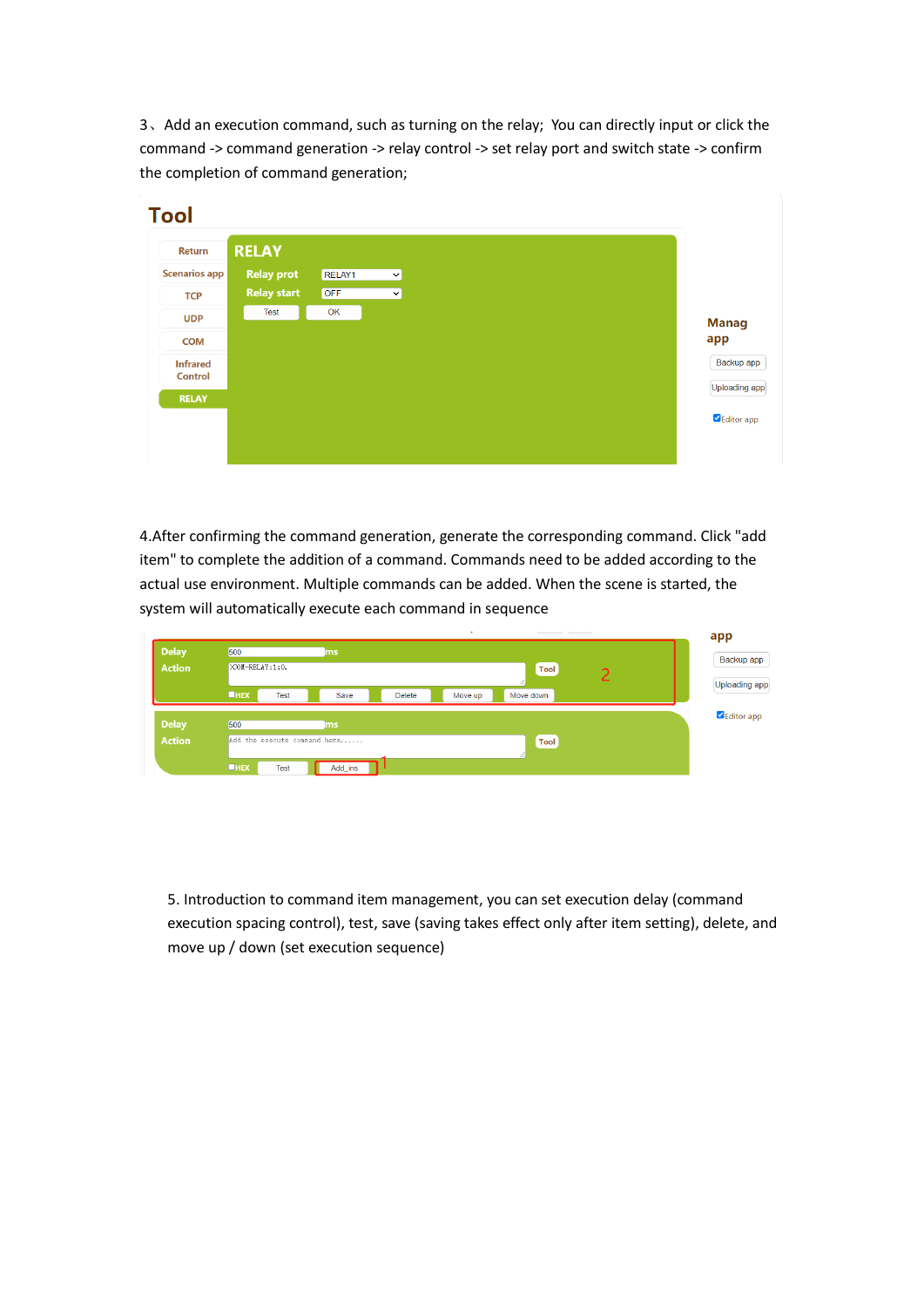| <b>Delay</b>  | 500             |                              | ms      |               |         |                   |
|---------------|-----------------|------------------------------|---------|---------------|---------|-------------------|
| <b>Action</b> | >COM-RELAY:1:0. |                              |         |               |         | <b>Tool</b>       |
|               | <b>UHEX</b>     | <b>Test</b>                  | Save    | <b>Delete</b> | Move up | Move down         |
| <b>Delay</b>  | 500             |                              | ms      |               |         |                   |
| <b>Action</b> |                 | >COM-CPC-BAUD:1,0, test_cmd. |         |               |         | <b>Tool</b><br>/, |
|               | <b>UHEX</b>     | <b>Test</b>                  | Save    | <b>Delete</b> | Move up | Move down         |
|               |                 |                              |         |               |         |                   |
| <b>Delay</b>  | 500             |                              | ms      |               |         |                   |
| <b>Action</b> |                 | Add the execute command here |         |               |         | <b>Tool</b><br>// |
|               | <b>UHEX</b>     | <b>Test</b>                  | Add_ins |               |         |                   |

6. When the modification is completed, click "return to home" to return to the application scenario interface;

| <b>Editor app</b>     |                                                                                                                                                  |
|-----------------------|--------------------------------------------------------------------------------------------------------------------------------------------------|
| App name<br>Hide icon | <b>BUTTON3</b><br>Save<br>2/0.10kb<br>Del app<br>Home<br><b>OFF</b><br>$\checkmark$                                                              |
| <b>Rerun time</b>     | <b>OFF</b><br>$\check{ }$                                                                                                                        |
|                       | <b>Trigger mode</b> $\Box$ Boot operation $\Box$ Regular operation                                                                               |
| <b>Date</b>           | $\Box$ Sun $\Box$ Mon $\Box$ Tues $\Box$ Wednes $\Box$ Thurs $\Box$ Fri $\Box$ Satur $\Box$ Only execute it once $[0 \ \ \lor]$ : $[0 \ \ \lor]$ |

### **Scenario Backup and recovery**

1、Application backup is to back up the scene files to the computer in case of loss when adding many scenes. Or if multiple devices have the same use environment, you only need to create it once and restore it to other devices

2、Click "apply backup" to download the backup file, select the save directory, and confirm to complete the backup

3、Click "apply recovery" to select the backup file and confirm the backup scenario